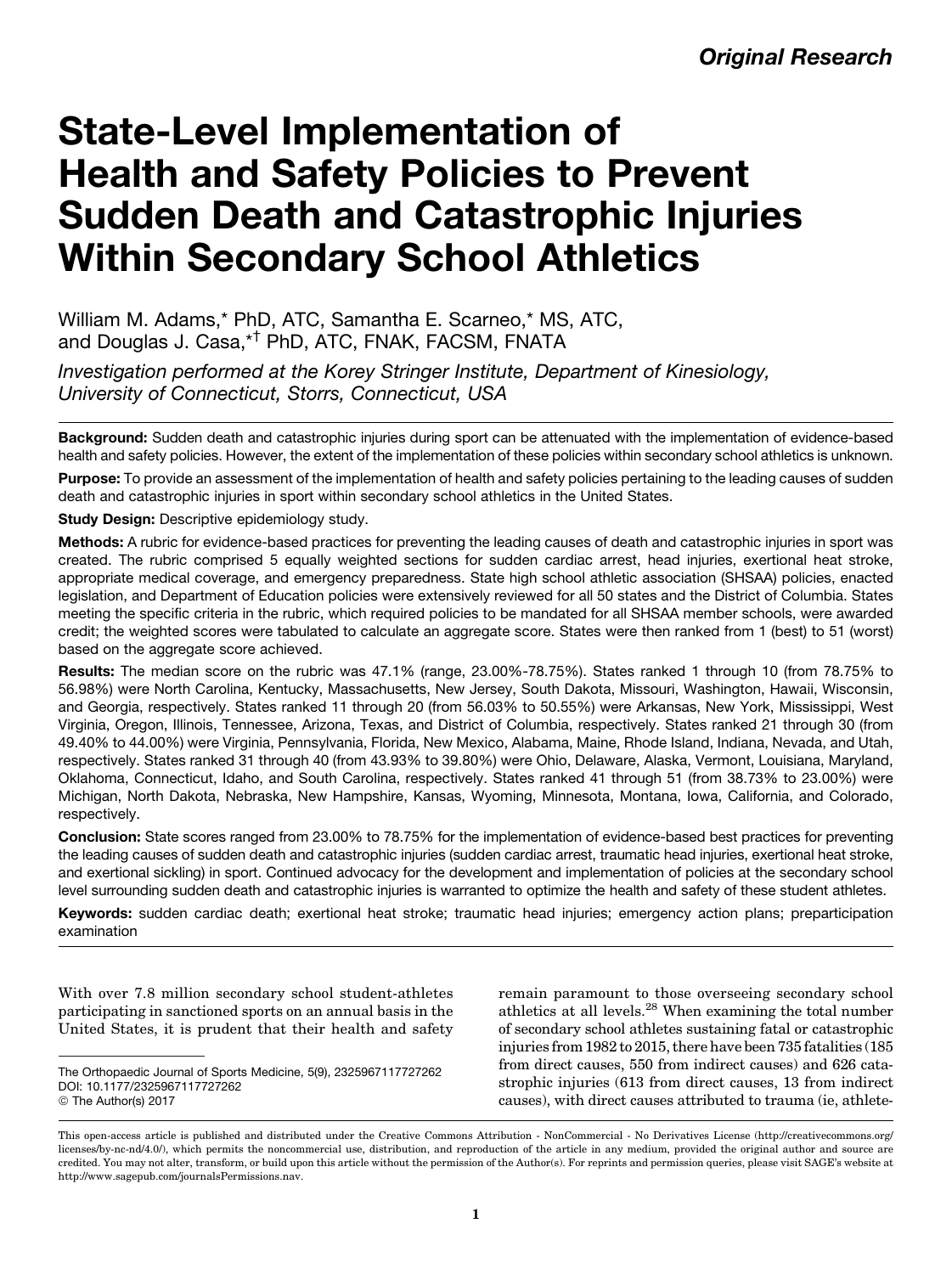to-athlete or athlete-to-object contact) and indirect causes being exertion based (ie, sudden cardiac arrest, exertional heat stroke, asthma).<sup>27</sup> Furthermore, evidence shows that 90% of all sudden deaths during sport participation is accounted for by 4 conditions: sudden cardiac arrest, traumatic head injuries, exertional heat stroke, and exertional sickling. $9.27$  While the risk of mortality and morbidity exists to those participating in secondary school athletics, various steps can be taken to mitigate this risk and optimize emergency preparedness and care in this population.

The development and implementation of evidence-based best practices specific to factors responsible for sudden death in sport and physical activity have been shown to reduce the risk of morbidity and mortality.1,2,7,17,19,22 The National Collegiate Athletic Association (NCAA) has found success with the implementation of various health and safety policies, such as heat acclimatization in 2003 and the notification of sickle cell trait status in  $2010<sup>1</sup>$  Similarly, evidence has shown that in states with mandated heat acclimatization for secondary school athletics programs, there have been zero exertional heat stroke–related deaths since implementation, whereas before implementation, these states had 50% (22/ 44) of all exertional heat stroke–related deaths from 1980 to 2015.7

While the implementation of health and safety policies at the NCAA level affects member schools across the United States, policy changes at the secondary school level are left to the individual states, as the National Federation of State High School Associations (NFHS) has no governing authority over the health and safety policies for secondary school athletics. States have continued to make progress in enhancing the health and safety of their student athletes<sup>1,3,4,20,30,31</sup>; however, the extent of mandated policies on topics related to the leading causes of sudden death and catastrophic injuries in sport is unknown. Therefore, the purpose of this study was to provide a graded assessment of the implementation of health and safety policies pertaining to the leading causes of sudden death and catastrophic injuries in sport at the state level for secondary school athletics programs.

# METHODS

#### Study Design

This study utilized a descriptive observational design. Health and safety policies specific to the leading causes of sudden death and catastrophic injuries in sport and emergency preparedness were quantified for all 50 states and the District of Columbia. For the purposes of this study, only policies that were required or mandated to be followed by all state high school athletic association (SHSAA) member schools were used. Policies that were recommended or encouraged were not included, as it is implied that individual schools were left to decide whether to implement evidence-based best practices. The institutional review board at the University of Connecticut deemed that this study was exempt from approval, as human participants were not directly involved.

#### Rubric Development

To provide an objective assessment as to where individual states ranked in terms of health and safety policies aimed at preventing the leading causes of sudden death and catastrophic injuries in sport, a grading rubric was created (Table 1). Utilizing current evidence-based best practices for preventing sudden death in sport within secondary school athletics<sup>11</sup> and supplementary position statements, consensus statements, and Inter-Association Task Force statements endorsed by some of the leading medical organizations within the United States (Table 2),  $5,8,10,12$ -15,18,25,26 the grading rubric consisted of 5 equally weighted subsections: sudden cardiac arrest, exertional heat stroke, traumatic head injuries, appropriate health care coverage, and emergency preparedness. The weighting of the individual components within each subsection was derived from the number of components within each subsection.

Five experts in the areas of preventing sudden death and catastrophic injuries in sport independently reviewed the rubric to establish content validity. The 5 experts were board-certified athletic trainers with either a doctor of philosophy (PhD;  $n = 3$ ) or master of science (MS;  $n = 2$ ) degree in exercise science, with a combined 38 years of clinical experience and 78 published peer-reviewed articles on topics related to sudden death and catastrophic injuries in sport and physical activity and optimizing athletic performance. After a review of the rubric by the expert reviewers, all comments were tabulated, and changes in the content of the rubric were made when there was a majority consensus  $(\geq)$  of the 5 reviewers agreeing) or if the comment was substantiated by current evidence-based best practices.

# Data Collection Procedures

Data on required health and safety policies for preventing sudden death and catastrophic injuries in sport were

Ethical approval for this study was waived by the University of Connecticut.

<sup>†</sup> Address correspondence to Douglas J. Casa, PhD, ATC, FNAK, FACSM, FNATA, Korey Stringer Institute, Department of Kinesiology, University of Connecticut, 2095 Hillside Road, Box U-1110, Storrs, CT 06269-1110, USA (email: [douglas.casa@uconn.edu\)](mailto:douglas.casa@uconn.edu).

<sup>\*</sup>Korey Stringer Institute, Department of Kinesiology, University of Connecticut, Storrs, Connecticut, USA.

One or more of the authors has declared the following potential conflict of interest or source of funding: W.M.A. is a consultant for Clif Bar & Company, the Gatorade Sports Science Institute, BSX Athletics, and Nobo Inc; has received an honorarium from the National Athletic Trainers' Association, Connecticut Athletic Trainers' Association, and Wolters Kluwer Health; and serves on the technical advisory board of Body Biolytics. D.J.C. previously served on the board of advisors for Quest Diagnostics–Blueprint for Athletes; has provided expert testimony on many legal cases related to sudden death in sport; was compensated to serve on the medical and science advisory boards of Clif Bar & Company, the National Football League, and Sports Innovation Lab; receives honoriariums for talks given for Gatorade; and receives royalties from Jones & Bartlett Learning, UpToDate, Springer, and Lippincott Williams & Wilkins. The Korey Stringer Institute is a not-for-profit organization housed at the University of Connecticut; corporate partners include Gatorade, the National Football League, Kestrel, HeartSmart.com, Mission, CamelBak, Eagle Pharmaceuticals, and the University of Connecticut.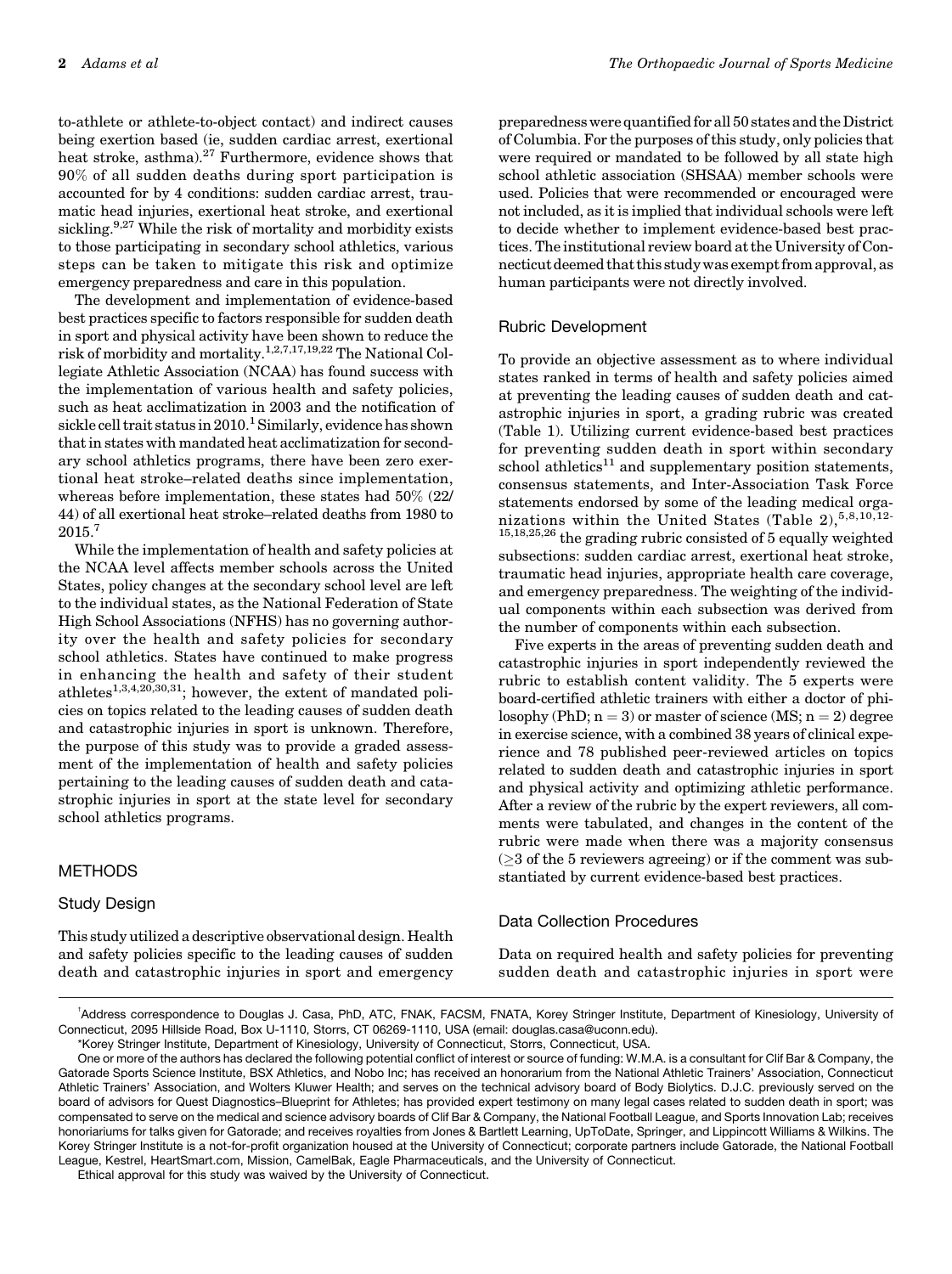# TABLE 1

# State Grading Rubric for Assessing the Implementation of Evidence-Based Best Practices

| for Preventing and Managing the Leading Causes of Sudden Death Within Secondary School Athletics <sup>a</sup> |  |
|---------------------------------------------------------------------------------------------------------------|--|
|---------------------------------------------------------------------------------------------------------------|--|

| Topic                                                                                                                                                                                                                                                                                                                                                                                                                                                                             |             | Yes/No Weighting, % |
|-----------------------------------------------------------------------------------------------------------------------------------------------------------------------------------------------------------------------------------------------------------------------------------------------------------------------------------------------------------------------------------------------------------------------------------------------------------------------------------|-------------|---------------------|
| Sudden cardiac arrest                                                                                                                                                                                                                                                                                                                                                                                                                                                             |             |                     |
| Screening (PPE questions and physician clearance)                                                                                                                                                                                                                                                                                                                                                                                                                                 | Y           | 4                   |
| Requires 4th edition PPE forms from the AAP or equivalent                                                                                                                                                                                                                                                                                                                                                                                                                         |             |                     |
| AED on site at each venue or accessible within 1-3 minutes                                                                                                                                                                                                                                                                                                                                                                                                                        |             | 16                  |
| 1A. AEDs are to be used under the advice and consent of a physician by persons with proper training and                                                                                                                                                                                                                                                                                                                                                                           | Y           | 2                   |
| certification                                                                                                                                                                                                                                                                                                                                                                                                                                                                     |             |                     |
| 2A. AEDs should be stored in a safe place                                                                                                                                                                                                                                                                                                                                                                                                                                         | Y           | $\overline{2}$      |
| 3A. All ATs, coaches, administrators, school nurses, and physical education teachers should have access to an<br>AED on school property                                                                                                                                                                                                                                                                                                                                           | Y           | $\overline{2}$      |
| 4A. Institutions sponsoring athletic events/activities should have an AED on site or access to one at each venue<br>for practices, games, or other athletic events                                                                                                                                                                                                                                                                                                                | Y           | $\overline{2}$      |
| 5A. All personnel involved with sponsored athletic events/activities should be provided annual training and<br>certification in CPR and AED use                                                                                                                                                                                                                                                                                                                                   | Y           | $\overline{2}$      |
| 6A. The location of the AED should be well marked, publicized, accessible, and known among trained staff                                                                                                                                                                                                                                                                                                                                                                          | Y           | $\overline{2}$      |
| 7A. The AED should be used only after enacting the EMS system                                                                                                                                                                                                                                                                                                                                                                                                                     | Y           | $\boldsymbol{2}$    |
| 8A. AEDs should be inspected frequently to ensure proper working order; this includes making sure that the<br>batteries are charged and the wires and electrodes are in good condition                                                                                                                                                                                                                                                                                            | Y           | $\overline{2}$      |
| Points possible                                                                                                                                                                                                                                                                                                                                                                                                                                                                   |             | 20                  |
| <b>Exertional heat stroke</b>                                                                                                                                                                                                                                                                                                                                                                                                                                                     |             |                     |
| Heat acclimatization                                                                                                                                                                                                                                                                                                                                                                                                                                                              |             | 7                   |
| 1H. Days 1-5 are the first formal practices; no more than 1 practice occurs per day                                                                                                                                                                                                                                                                                                                                                                                               | Y           | $\mathbf{1}$        |
| 2H. On days 1-5, the total practice time should not exceed 3 hours in any 1 day                                                                                                                                                                                                                                                                                                                                                                                                   | Y           | 1                   |
| 3H. On days 1-5, a 1-hour maximum walk-through is permitted; however, there must be a 3-hour minimum<br>between the practice and walk-through (or vice versa)                                                                                                                                                                                                                                                                                                                     | Y           | 1                   |
| 4H. During days 1-2 of first formal practices, a helmet should be the only protective equipment permitted (if<br>applicable), and during days 3-5, only helmets and shoulder pads should be worn; beginning on day 6, all<br>protective equipment may be worn, and full contact may begin<br>Football only: On days 3-5, contact with blocking sleds and tackling dummies may be initiated<br>Full-contact sports: 100% of live contact drills should begin no earlier than day 6 | Y           | $\mathbf{1}$        |
| 5H. On days 6-14, double-practice days must be followed by a single-practice day; on single-practice days, 1<br>walk-through is permitted, separated from the practice by at least 3 hours of continuous rest; when a double-<br>practice day is followed by a rest day, another double-practice day is permitted after the rest day                                                                                                                                              | Y           | $\mathbf{1}$        |
| 6H. On a double-practice day, neither practice should exceed 3 hours in duration and no more than 5 total hours of<br>practice in the day; warm-up, stretching, cool-down, walk-through, conditioning, and weight-room activities<br>are included as part of the practice time                                                                                                                                                                                                    | Y           | 1                   |
| 7H. On a double-practice day, the 2 practices should be separated by at least 3 continuous hours in a cool<br>environment                                                                                                                                                                                                                                                                                                                                                         | Y           | 1                   |
| Environmental-based activity modifications                                                                                                                                                                                                                                                                                                                                                                                                                                        |             | 5                   |
| 1W. The state requires all schools to have a heat modification policy                                                                                                                                                                                                                                                                                                                                                                                                             | Y           | 0.625               |
| 2W. The heat policy is based on the WBGT (optimal measurement)                                                                                                                                                                                                                                                                                                                                                                                                                    | $\mathbf Y$ | 0.625               |
| 3W. The recommended heat policy is based on the heat index (adequate alternative if the WBGT is unavailable)                                                                                                                                                                                                                                                                                                                                                                      | $\mathbf Y$ | 0.625               |
| 4W. The environmental condition guidelines are based on epidemiological data specific to that state/region (for<br>bigger states, a more comprehensive analysis may be needed)                                                                                                                                                                                                                                                                                                    | $\mathbf Y$ | 0.625               |
| 5W. The heat policy has a minimum 4 levels of modification, including the modification of practice time                                                                                                                                                                                                                                                                                                                                                                           | $\mathbf Y$ | 0.625               |
| 6W. The policy includes the modification of equipment (if applicable to the sport)                                                                                                                                                                                                                                                                                                                                                                                                | Y           | 0.625               |
| 7W. The policy includes the modification of work: rest ratios, including unrestricted access to fluids                                                                                                                                                                                                                                                                                                                                                                            | Y           | 0.625               |
| 8W. The policy mentions the use of a shaded area for rest breaks                                                                                                                                                                                                                                                                                                                                                                                                                  | Y           | 0.625               |
| Cold-water immersion tubs for on-site cooling for all warm weather practices                                                                                                                                                                                                                                                                                                                                                                                                      | Y           | 3                   |
| If exertional heat stroke suspected, on-site cooling using cold-water immersion before transport to the hospital                                                                                                                                                                                                                                                                                                                                                                  | Y           | 3                   |
| Screening questions on the PPE (ie, history, other predisposing factors)                                                                                                                                                                                                                                                                                                                                                                                                          | Y           | $\bf{2}$            |
| Requires 4th edition PPE forms from the AAP or equivalent<br>Points possible                                                                                                                                                                                                                                                                                                                                                                                                      |             | 20                  |
|                                                                                                                                                                                                                                                                                                                                                                                                                                                                                   |             |                     |

(continued)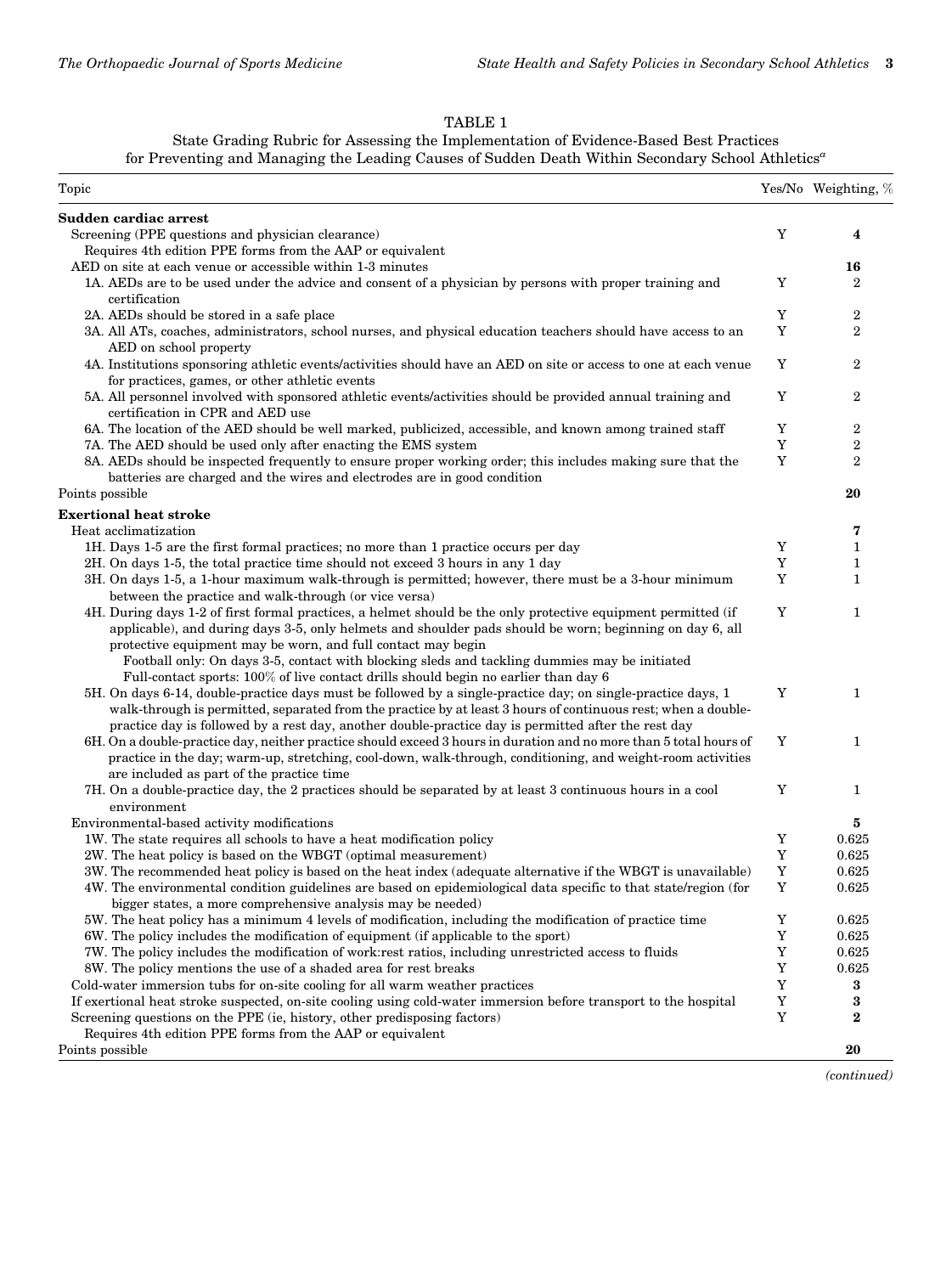# TABLE 1 (continued)

| Topic                                                                                                                                                                                                                                                           |             | Yes/No Weighting, % |
|-----------------------------------------------------------------------------------------------------------------------------------------------------------------------------------------------------------------------------------------------------------------|-------------|---------------------|
| Traumatic head injuries                                                                                                                                                                                                                                         |             |                     |
| Comprehensive training and education for coaches (ie, Heads Up Football or equivalent)                                                                                                                                                                          |             | 10                  |
| Football coaches                                                                                                                                                                                                                                                | Y           | 8                   |
| All coaches                                                                                                                                                                                                                                                     | Y           | $\overline{2}$      |
| Athletes are not permitted to return to activity on the same day if a concussion is suspected                                                                                                                                                                   | Y           | $\bf{2}$            |
| Athletes are not permitted to return to activity until cleared by an appropriate health care professional<br>(MD, AT, DO, PA, APRN)                                                                                                                             | Y           | $\bf{2}$            |
| Athletes are not permitted to start return to play until they fully return to school                                                                                                                                                                            | Y           | $\bf{2}$            |
| A minimum of a 5-step graduated return-to-play protocol is required before full return to activity<br>No more than 2 phases in any 1 day                                                                                                                        | Y           | $\overline{2}$      |
| If symptoms return during any 1 step, the athlete must regress to the previous step                                                                                                                                                                             |             |                     |
| Concussion-related PPE questions                                                                                                                                                                                                                                | Y           | $\bf{2}$            |
| Requires 4th edition PPE forms from the AAP or equivalent                                                                                                                                                                                                       |             |                     |
| Points possible                                                                                                                                                                                                                                                 |             | 20                  |
| Appropriate health care coverage                                                                                                                                                                                                                                |             |                     |
| AT regulation                                                                                                                                                                                                                                                   |             | 10                  |
| Licensure                                                                                                                                                                                                                                                       | Y           | 10                  |
| Some form (ie, registered)                                                                                                                                                                                                                                      |             | $\boldsymbol{0}$    |
| No regulation                                                                                                                                                                                                                                                   |             | $\mathbf{0}$        |
| Appropriate health care professional (eg, AT) be on site at collision/contact practices                                                                                                                                                                         |             | 10                  |
| Required at all collision/contact practices and competitions                                                                                                                                                                                                    | Y           | 10                  |
| Recommended at all collision/contact practices and competitions                                                                                                                                                                                                 |             | $\bf{0}$<br>20      |
| Points possible                                                                                                                                                                                                                                                 |             |                     |
| <b>Emergency preparedness</b>                                                                                                                                                                                                                                   |             |                     |
| EAPs                                                                                                                                                                                                                                                            |             | 8                   |
| 1E. Every school or organization that sponsors athletics should develop an EAP specifically for managing serious<br>and/or potentially life-threatening sport-related injuries (athletic EAP)                                                                   | Y           | 0.8                 |
| 2E. The athletic EAP should be developed and coordinated with local EMS, school public safety officials, on-site                                                                                                                                                | Y           | 0.8                 |
| medical personnel or school medical staff, and school administrators                                                                                                                                                                                            |             |                     |
| 3E. Every school should distribute the athletic EAP to all athletic staff members<br>4E. The athletic EAP should be specific to each venue (including maps, directions, etc)                                                                                    | Y<br>Y      | 0.8<br>0.8          |
| 5E. On-site emergency equipment that may be needed in an emergency situation should be listed                                                                                                                                                                   | Y           | 0.8                 |
| 6E. The athletic EAP should identify personnel and their responsibilities to carry out the plan of action with a                                                                                                                                                | Y           | 0.8                 |
| designated chain of command<br>7E. Appropriate contact information for EMS                                                                                                                                                                                      | Y           | 0.8                 |
| 8E. The athletic EAP should specify documentation actions that need to be taken after an emergency                                                                                                                                                              | Y           | 0.8                 |
| 9E. The athletic EAP should be reviewed and rehearsed annually by all parties involved                                                                                                                                                                          | Y           | 0.8                 |
| 10E. Health care professionals who will provide medical coverage during games, practices, or other events should                                                                                                                                                | $\mathbf Y$ | 0.8                 |
| be included                                                                                                                                                                                                                                                     |             |                     |
| Coaching education is required as part of the coaching certification on topics related to preventing sudden death in<br>sport                                                                                                                                   | Y           | 4                   |
| CPR/AED and first aid training are required for all coaches                                                                                                                                                                                                     |             | 4                   |
| All coaches                                                                                                                                                                                                                                                     | $\mathbf Y$ | 4                   |
| Only head coaches                                                                                                                                                                                                                                               |             | $\boldsymbol{0}$    |
| Sickle cell trait status                                                                                                                                                                                                                                        |             | $\boldsymbol{2}$    |
| Requires 4th edition PPE forms from the AAP or equivalent                                                                                                                                                                                                       | $\mathbf Y$ | $\,2$               |
| Regulation of strength and conditioning sessions                                                                                                                                                                                                                |             | $\bf{2}$            |
| 1S. Conditioning periods should be phased in gradually and progressively to minimize the risk of injuries during<br>transitional periods; also introduce new conditioning activities gradually, especially during the early stages of<br>a conditioning program | Y           | 0.667               |
| 2S. Exercise and conditioning activities are not permitted to be used as punishment                                                                                                                                                                             | Y           | 0.667               |
| 3S. Requires appropriate supervision (ie, a coach certified in CPR/first aid with education on the prevention of<br>sudden death in sport or an AT on site)                                                                                                     | $\mathbf Y$ | 0.667               |
| Points possible                                                                                                                                                                                                                                                 |             | 20                  |
| <b>Total score</b>                                                                                                                                                                                                                                              |             | <b>100</b>          |

a Bolded values indicate the total points available for each policy. AAP, American Academy of Pediatrics; AED, automated external defibrillator; APRN, advanced practice nurse practitioner; AT, athletic trainer; CPR, cardiopulmonary resuscitation; DO, doctor of osteopathic medicine; EAP, emergency action plan; EMS, emergency medical services; MD, physician; PA, physician assistant; PPE, preparticipation examination; WBGT, wet-bulb globe temperature.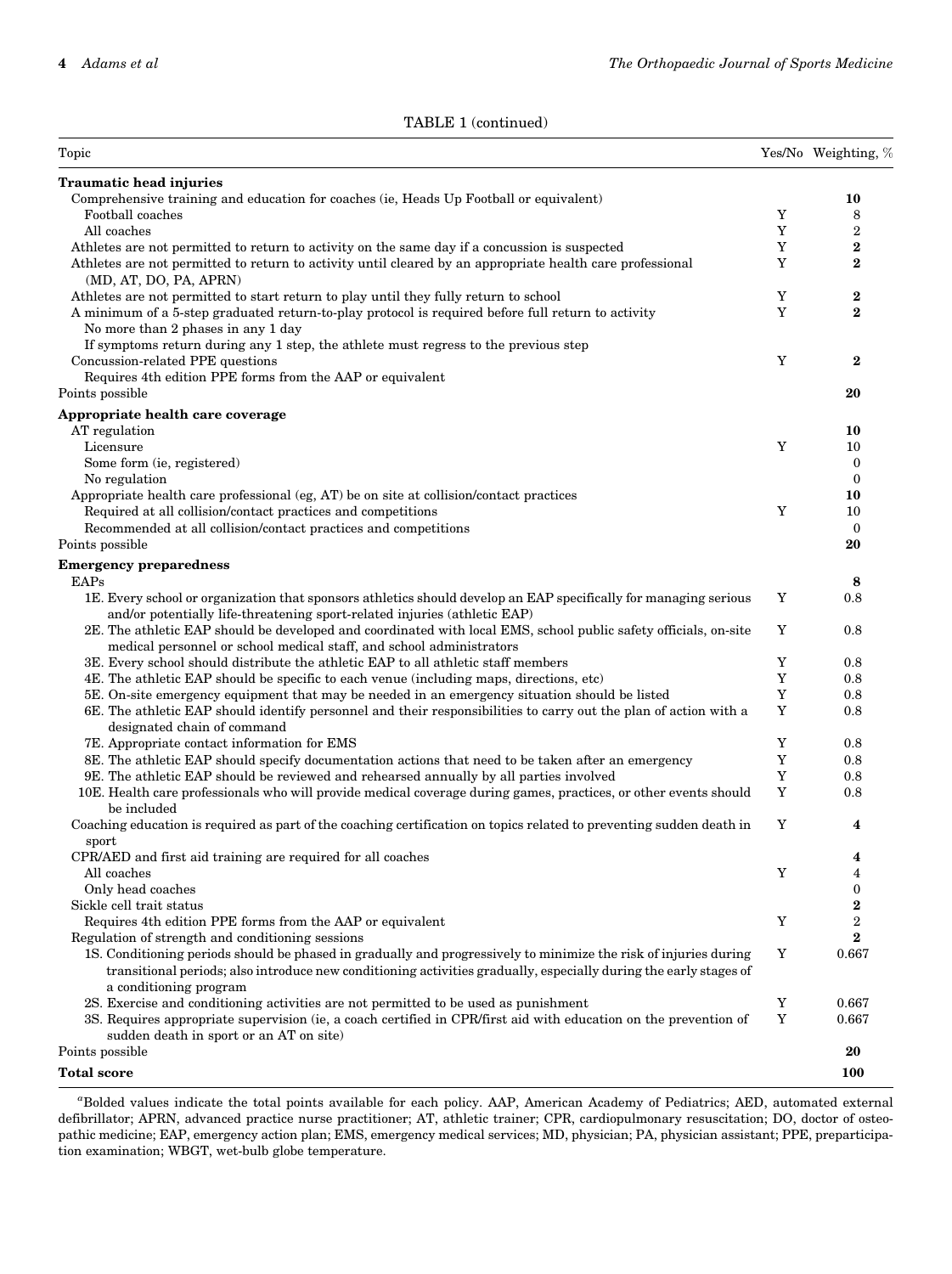TABLE 2 Medical and Sport Organizations Endorsing Evidence-Based Best Practice Recommendations on Topics for Preventing and Managing the Leading Causes of Sudden Death in Sport<sup>a</sup>

| <b>Inter-Association Task Force Documents</b>                                                                                                                                       |                                                                                                                                                                                                       |                                                                                                                                         |                                                                                   | Consensus Statements                                                |                          | <b>Position Statements</b>                           |                         |                                            |                                          |
|-------------------------------------------------------------------------------------------------------------------------------------------------------------------------------------|-------------------------------------------------------------------------------------------------------------------------------------------------------------------------------------------------------|-----------------------------------------------------------------------------------------------------------------------------------------|-----------------------------------------------------------------------------------|---------------------------------------------------------------------|--------------------------|------------------------------------------------------|-------------------------|--------------------------------------------|------------------------------------------|
| Secondary<br>School<br>Athletics <sup>8</sup>                                                                                                                                       | Sudden<br>Cardiac<br>Arrest <sup>14</sup>                                                                                                                                                             | Condi-<br>tioning<br>Sessions <sup>9</sup>                                                                                              | Heat<br>Acclima-<br>tization <sup>10</sup>                                        | Prepart-<br>icipation<br>Examination <sup>5</sup>                   | Concussion <sup>19</sup> | Preventing<br>Sudden Death<br>in $\text{Sport}^{12}$ | Concussion <sup>7</sup> | Exertional<br>Heat<br>Ilness <sup>11</sup> | Emergency<br>Action<br>Plan <sup>3</sup> |
| <b>NFHS</b><br>AMSSM<br><b>AOSSM</b><br><b>AOASM</b><br>CATA<br>GSSI<br>KSI<br><b>NATA</b><br><b>NCCSIR</b><br><b>NCSF</b><br><b>ACSM</b><br>NIAAA<br><b>NSCA</b><br><b>GFELLAR</b> | <b>NFHS</b><br>AAP<br><b>ACEP</b><br><b>ACSM</b><br>AHA<br>AMSSM<br><b>AOSSM</b><br><b>AOASM</b><br><b>APTA</b><br><b>NAEMSP</b><br><b>NAEMT</b><br><b>NATA</b><br><b>NCAA</b><br>AAEM<br><b>SCAA</b> | <b>ACEP</b><br>ACSM<br>AMSSM<br><b>AOSSM</b><br><b>CATA</b><br><b>CSCCA</b><br><b>GSSI</b><br>KSI<br><b>NASM</b><br>NATA<br><b>NSCA</b> | AAP<br>AMSSM<br><b>NATA</b><br>ACSM<br><b>GSSI</b><br><b>NSCA</b><br><b>AOSSM</b> | <b>AOASM</b><br><b>AOSSM</b><br>AMSSM<br><b>ACSM</b><br>AAP<br>AAFP | $BJSM^b$                 | $NATA^b$                                             | $NATA^b$                | $NATA^b$                                   | $NATA^b$                                 |

a AAEM, American Academy of Emergency Medicine; AAFP, American Academy of Family Physicians; AAP, American Academy of Pediatrics; ACEP, American College of Emergency Physicians; ACSM, American College of Sports Medicine; AHA, American Heart Association; AMSSM, American Medical Society for Sports Medicine; AOASM, American Osteopathic Academy of Sports Medicine; AOSSM, American Orthopaedic Society for Sports Medicine; APTA, American Physical Therapy Association (Sports Physical Therapy Section); BJSM, British Journal of Sports Medicine; CATA, Canadian Athletic Therapists Association; CSCCA, Collegiate Strength and Conditioning Coaches Association; GFELLAR, Matthew Gfeller Sport-Related Traumatic Brain Injury Research Center; GSSI, Gatorade Sports Science Institute; KSI, Korey Stringer Institute; NAEMSP, National Association of Emergency Medical Service Physicians; NAEMT, National Association of Emergency Medical Technicians; NASM, National Academy of Sports Medicine; NATA, National Athletic Trainers' Association; NCAA, National Collegiate Athletic Association; NCCSIR, National Center for Catastrophic Sport Injury Research; NCSF, National Council on Strength and Fitness; NFHS, National Federation of State High School Associations; NIAAA, National Interscholastic Athletic Administrators Association; NSCA, National Strength and Conditioning Association; SCAA, Sudden Cardiac Arrest Association. <sup>b</sup>

Organization that published the statement.

collected from state entities empowered to make statewide regulations for SHSAA member schools. SHSAA handbooks, bylaws, and constitutions for the 2016-2017 academic year were obtained in addition to any policies and procedures available via publicly accessible sources (ie, the SHSAA website). Relevant enacted legislation signed by the respective state's governor as well as policies and procedures instilled by each state's Department of Education policies were also obtained. For the purposes of this study, only publicly accessible data were obtained and reviewed from the aforementioned entities.

Two researchers (W.M.A. and S.E.S.) with a collective 8 years' experience researching health and safety policies at the secondary school level, 14 years' clinical experience as board-certified athletic trainers, and 27 peer-reviewed publications on topics related to preventing sudden death and catastrophic injuries in sport and physical activity and optimizing athletic performance independently reviewed the extent of policy implementation for each state based on the materials that were acquired from the aforementioned entities. States were given credit for each rubric-specific criterion met, and the associated weighted value for each criterion was summed to provide an overall score. After the independent review and grading, the 2 researchers met to compare their scores for each state. Any discrepancies within the grading of individual components of the rubric were discussed between the 2 researchers until a consensus was made. In the event the researchers were unable to arrive at a consensus, a third researcher (D.J.C.), who is a board-certified athletic trainer with 24 years of clinical experience and 205 peer-reviewed publications on the topics related to preventing sudden death and catastrophic injuries in sport and physical activity and optimizing athletic performance, was brought in to make a final decision.

After the final determination of each state's individual score from the rubric, a round of quality assurance was completed. Each state's rubric was sent to the executive director of that respective state's SHSAA. In addition, the rubric was sent to the attendees of the 2017 Collaborative Solutions for Safety in Sport meeting, which consisted of representatives from each SHSAA and sports medicine advisory committee, as they were made aware of this project during the meeting held in March 2017 in Kansas City, Missouri. Persons receiving the rubric were given 30 calendar days to review and provide the researchers with any discrepancies from their perspective. If discrepancies existed, the reviewers were requested to provide a copy of the publicly available policy in question for assessment by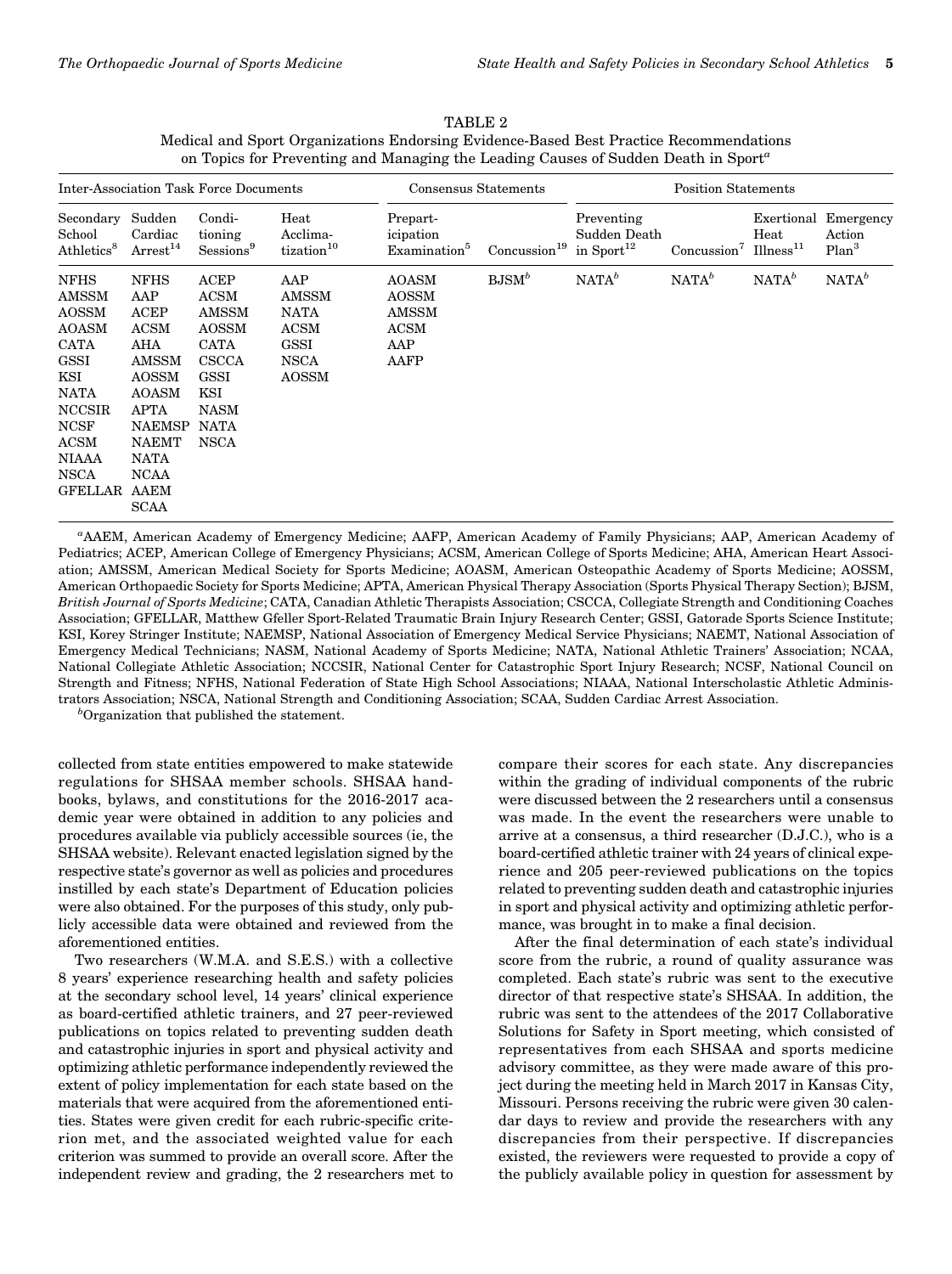the researchers. If the researchers confirmed that discrepancies existed, the rubric was updated to reflect the changes in the data provided by the representatives from the SHSAA. Fifteen states responded to emails within the 30-day period, with 8 states identifying discrepancies with the rubric scores. The 8 states that indicated discrepancies provided appropriate documentation as to where the policy was located for their state, which the researchers reviewed using the aforementioned steps; changes to the rubric were then made if warranted. For the states that did not respond within the 30-day period, it was assumed that the information listed was correct, and no further changes were made.

#### Data Analysis

The scores for each state's rubric were tabulated to obtain an aggregate score, which was based on a total score of 100. The scores were then transformed to a percentage, and each state was ranked from 1 (state with the greatest number of health and safety policies required of their member schools) to 51 (state with the lowest number of health and safety policies required of their member schools). The rubric scores are also presented as medians and percentiles.

# RESULTS

Table 3 depicts the rank of all 50 states and the District of Columbia pertaining to the implementation of evidence-based best practices for preventing the leading causes of death and catastrophic injuries in sport. Ofthe 50 states and the District of Columbia, the median score on the rubric was 47.1%. States scoring in the top 10%, with a score of  $\geq$ 60.46% on the rubric, were North Carolina, Kentucky, Massachusetts, New Jersey, and South Dakota. Conversely, states scoring in the bottom  $10\%$ , with a score of  $\leq 33.68\%$  on the rubric, were Minnesota, Montana, Iowa, California, and Colorado. Individual state scoring is depicted in the Appendix (available at [http://journals.](http://journals.sagepub.com/doi/suppl/10.1177/2325967117727262) [sagepub.com/doi/suppl/10.1177/2325967117727262\)](http://journals.sagepub.com/doi/suppl/10.1177/2325967117727262).

#### **DISCUSSION**

The purpose of this study was to objectively grade each of the 50 states and the District of Columbia on the implementation of evidence-based best practice policies for preventing the leading causes of sudden death and catastrophic injuries in sport at the secondary school level. To our knowledge, this is the first time that an objective assessment and ranking of each state's implementation of health and safety policies specific to the leading causes of sudden death and catastrophic injuries in sport has been calculated. We found that the scores that states received ranged from 23.00% to 78.75%, with a median score of 47.1%. In addition, we found that the state with the greatest number of evidence-based best practice health and safety policies on this topic was North Carolina, compared to Colorado, which had the least number of policies required of its SHSAA member schools.

After a review of each state's policies, a large degree of variability was observed, which was reflected in the subsequent

TABLE 3

Ranking of States Regarding the Implementation of Evidence-Based Best Practices for Preventing and Managing the Leading Causes of Sudden Death and Catastrophic Injuries Within Secondary School Athletics

|                | Rank State     | Score, % Rank State |    |                | Score, % |
|----------------|----------------|---------------------|----|----------------|----------|
| 1              | North Carolina | 78.75               | 26 | Maine          | 47.10    |
| $\overline{2}$ | Kentucky       | 71.13               | 27 | Rhode Island   | 46.73    |
| 3              | Massachusetts  | 67.40               | 28 | Indiana        | 46.00    |
| $\overline{4}$ | New Jersey     | 67.03               | 29 | Nevada         | 45.00    |
| 5              | South Dakota   | 60.58               | 30 | Utah           | 44.00    |
| 6              | Missouri       | 60.00               | 31 | Ohio           | 43.93    |
| 6              | Washington     | 60.00               | 32 | Delaware       | 43.73    |
| 8              | Hawaii         | 59.13               | 33 | Alaska         | 43.40    |
| 8              | Wisconsin      | 59.13               | 34 | Vermont        | 42.38    |
| 10             | Georgia        | 56.98               | 35 | Louisiana      | 41.00    |
| 11             | Arkansas       | 56.03               | 36 | Maryland       | 40.63    |
| 12             | New York       | 55.75               | 37 | Oklahoma       | 40.50    |
| 13             | Mississippi    | 55.25               | 38 | Connecticut    | 40.00    |
| 14             | West Virginia  | 54.33               | 38 | Idaho          | 40.00    |
| 15             | Oregon         | 53.59               | 40 | South Carolina | 39.80    |
| 16             | Illinois       | 53.38               | 41 | Michigan       | 38.73    |
| 17             | Tennessee      | 52.73               | 42 | North Dakota   | 38.00    |
| 18             | Arizona        | 52.00               | 43 | Nebraska       | 37.75    |
| 19             | Texas          | 50.80               | 44 | New Hampshire  | 36.00    |
| 20             | District of    | 50.55               | 45 | Kansas         | 35.75    |
|                | Columbia       | 49.40               | 46 | Wyoming        | 35.00    |
| 21             | Virginia       | 49.00               | 47 | Minnesota      | 33.35    |
| 22             | Pennsylvania   | 48.25               | 48 | Montana        | 33.25    |
| 23             | Florida        | 48.08               | 49 | Iowa           | 33.00    |
| 24             | New Mexico     | 47.20               | 50 | California     | 26.00    |
| 25             | Alabama        |                     | 51 | Colorado       | 23.00    |

scores and ranking for each state. States that tended to score higher on the rubric had policies in place that covered evidence-based best practices in all 5 subsections of the rubric. Conversely, states that tended to score lower on the rubric were lacking policies in 1 or more subsection altogether.

Examining the evidence-based best practices that all states required of their SHSAA member schools to implement focused on the management of a suspected concussion; if a concussion is suspected, the athlete is removed from play and not permitted to return until cleared by a health care professional. Collectively, the only evidence-based best practices that were not readily met across the United States pertained to the regulation of off-season strength and conditioning sessions. This is alarming, as secondary school student athletes have continued to die during strength and conditioning sessions, and data from the collegiate level have shown that off-season strength and conditioning sessions were responsible for the greatest number of NCAA Division I football athlete deaths from 2000 to 2016.<sup>6</sup>

The large variability in policy implementation at the state level can be attributed to the differences between each state's procedures for developing and implementing health and safety policies at the secondary school level. Within secondary school athletics, each state has the autonomy to develop and implement health and safety policies, which is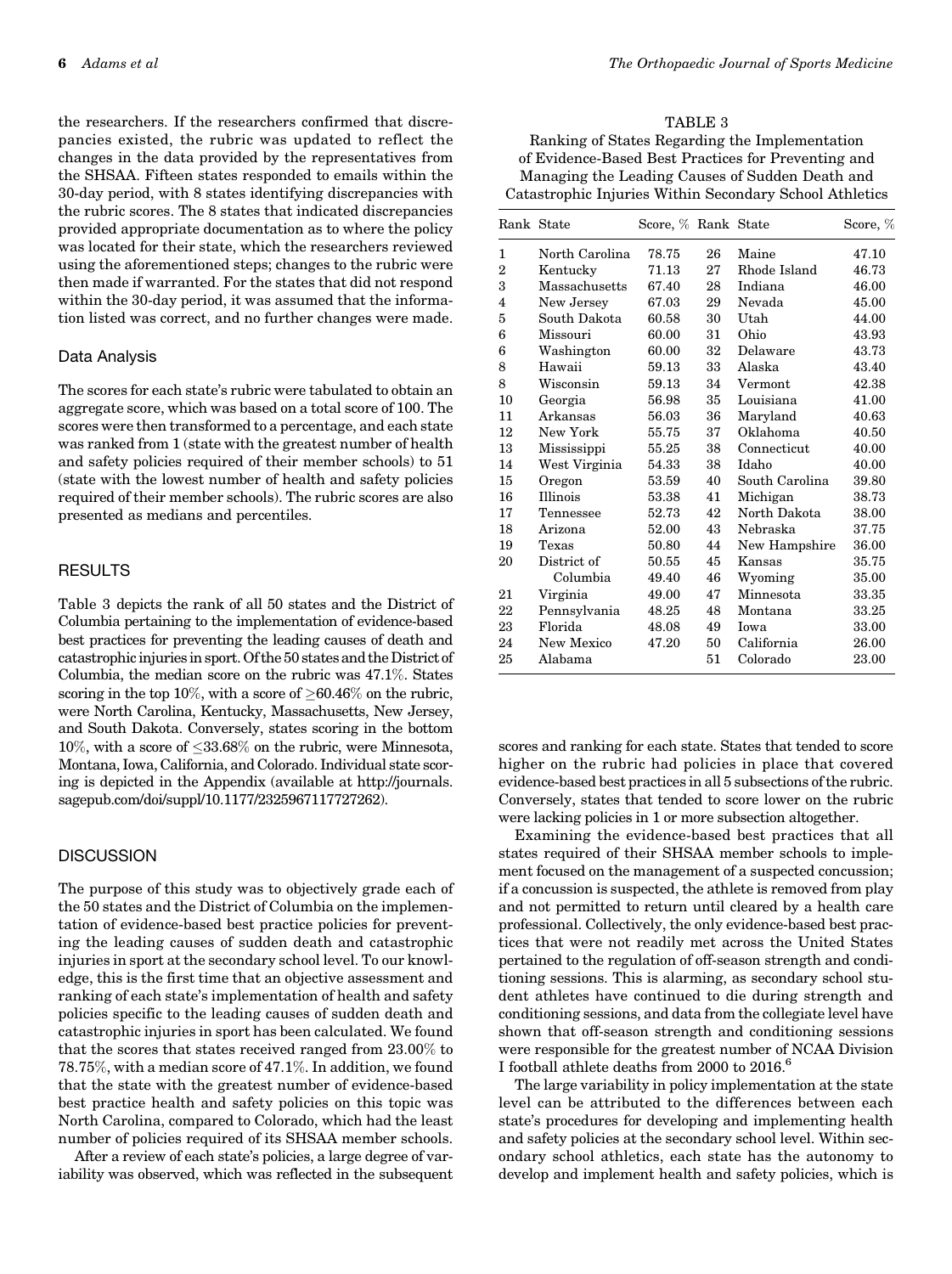voted on by each state's high school athletic association after receiving recommendations from its sports medicine advisory committee or enacted through state legislation. While each state's sports medicine advisory committee, composed of licensed health care professionals, may put forth proposed health and safety policies, the final decision on the adoption and implementation of such proposed policies is typically the responsibility of the SHSAA executive committee, which often does not have any medical expertise. Likewise, at the legislative level, unless there is engagement from all stakeholders involved (ie, sports medicine professionals, secondary school administrators, and legislators), health and safety policies for secondary school athletics may lack essential components of evidence-based best practices.

Notwithstanding, most SHSAAs maintain positive professional relationships with their sports medicine advisory committees (A.M. Pike et al, unpublished data, 2017) and have made continued progress in developing programs and policies to better protect their student athletes. Ultimately, to optimize the health and safety of secondary school student athletes in the United States, policies and procedures to minimize the risk of sudden death and catastrophic injuries need to be created, implemented, evaluated, and refined by the sports medicine advisory committee in each state and not the high school athletic association. This would ensure that those with the most knowledge of serious potential medical consequences are the decision makers for the implementation of best practices of these issues.

From a national level, the NFHS oversees the rules of 16 secondary school sports, which cover an estimated 7.8 million student athletes.<sup>29</sup> Rules passed down to each state from the NFHS focus on maintaining fair play and sportsmanship, minimizing risk, preserving the traditions of the sport, and providing an even balance between offense and defense.29 These rules are specific to each individual sport and involve topics such as playing field, sport-specific equipment, and personal protective equipment. While sport-specific rules for minimizing the risk of injuries exist, such as wearing helmets, mouth guards, and ear and eye protection to help prevent traumatic face, skull, brain, and neck injuries,  $^{16,21,23,32,33}$  the NFHS does not currently have any rules pertaining to indirect causes of sudden death such as sudden cardiac arrest or exertional heat stroke.

Identifying strategies to prevent sudden death in sport and physical activity has led to the development of evidence-based best practices to guide patient care on topics such as sudden cardiac arrest, exertional heat stroke, traumatic brain injuries, and overall emergency preparedness. The implementation of policies related to the prevention and management of the leading causes of sudden death in sport has proven successful in reducing the number of fatalities previously observed at both the collegiate and secondary school level.1,2,7,19 Aside from reducing the number of fatalities associated with the leading causes of sudden death during sport, the implementation of heat acclimatization and environmental-based activity modification policies has been shown to significantly reduce the incidence of exertional heat illness as a whole (E.R. Cooper et al, unpublished data, 2017). Despite supporting evidence showing the effectiveness of the aforementioned policies, many states have yet to fully adopt

and implement these life-saving policies within secondary school athletics, as observed from our findings.

# Limitations and Future Research

While the purpose of the current study was to evaluate policy implementation at the state level, we did not capture policy implementation for all secondary schools within the United States. Private and/or boarding secondary schools are often regulated by independent league organizations and therefore are only obligated to abide by legislative mandates rather than policies in place by each SHSAA. The current study also only examined policies required and/or mandated within the 2016-2017 academic year, which may not reflect the positive changes that states have made leading up to the academic year in which data were collected. While data suggest that most SHSAAs maintain positive professional relationships with their sports medicine advisory committees in driving policy changes, these data are currently unpublished. Given prior literature investigating the effectiveness of mandated versus recommended policies from a broader public health issue,<sup>24</sup> future research is needed to investigate the effectiveness of mandated versus recommended policies within secondary school athletics on reducing the incidence of sudden death in this setting. The current study only examined the implementation of mandated policies, as they require all SHSAA member schools to follow the written policies, versus a recommended policy in which individual schools/school districts are at the discretion of deciding what policies to put in place for their school. Additionally, while this study identified the current policy requirements for secondary schools across the United States, future research should investigate the local implementation of these policies in secondary schools.

# **CONCLUSION**

When assessing health and safety policies pertaining to the leading causes of sudden death at the state level for secondary school athletics, states only met 23.00% to 78.75% of evidence-based best practice recommendations. Continued efforts by all entities (NFHS, SHSAAs, state sports medicine advisory committees, state departments of education, state legislatures, etc) overseeing secondary athletics within the United States are warranted to better enhance the health and safety of our young student athletes.

# ACKNOWLEDGMENT

The authors acknowledge the following people for their assistance with this study: Rebecca L. Stearns, PhD, ATC, Robert A. Huggins, PhD, ATC, Yuri Hosokawa, PhD, ATC, Luke N. Belval, MS, ATC, and Miwako Suzuki, BA.

#### **REFERENCES**

1. Adams WM, Casa DJ, Drezner JA. Sport safety policy changes: saving lives and protecting athletes. J Athl Train. 2016;51(4):358-360.